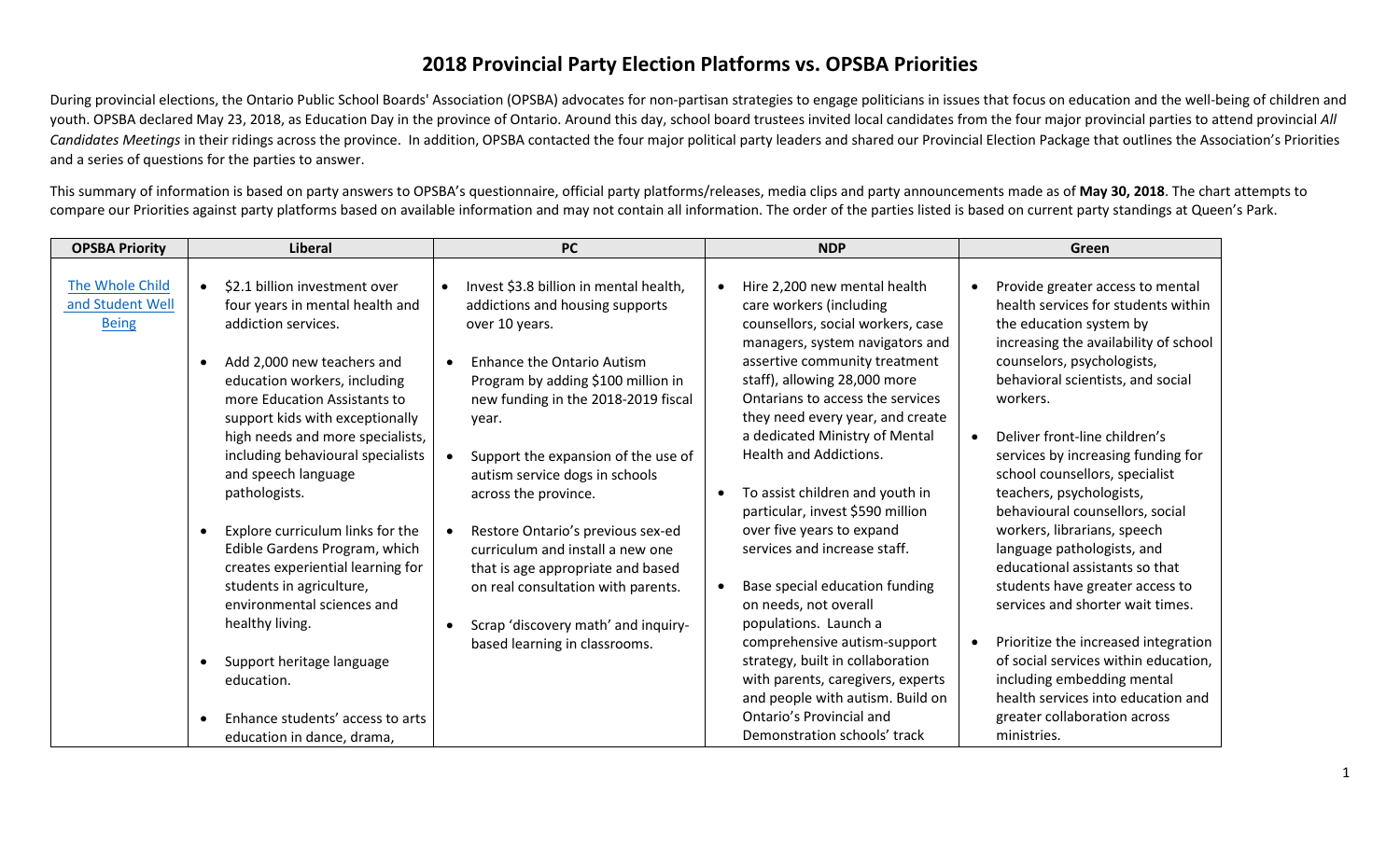|                       | music and the visual arts,                       |                                                 | record of success, especially in            |                                                   |
|-----------------------|--------------------------------------------------|-------------------------------------------------|---------------------------------------------|---------------------------------------------------|
|                       | including a \$3 million                          |                                                 | helping students who are deaf,              |                                                   |
|                       | investment to refurbish musical                  |                                                 | blind or deaf-blind, and students           |                                                   |
|                       | instruments.                                     |                                                 | with severe learning disabilities           |                                                   |
|                       |                                                  |                                                 | who need greater support.                   |                                                   |
|                       | Dedicate one professional<br>$\bullet$           |                                                 |                                             |                                                   |
|                       | development day per year to                      |                                                 | Continue the curriculum update              |                                                   |
|                       | math teaching and learning,                      |                                                 | currently underway, and pay                 |                                                   |
|                       | create more math supports                        |                                                 | particular attention to career              |                                                   |
|                       | outside the school day and                       |                                                 | counselling for a changing                  |                                                   |
|                       | expand online math tutoring                      |                                                 | workplace, as well as financial             |                                                   |
|                       | resources and homework help.                     |                                                 | literacy and mathematics.                   |                                                   |
|                       |                                                  |                                                 |                                             |                                                   |
|                       | Add 450 guidance teachers in<br>$\bullet$        |                                                 |                                             |                                                   |
|                       | elementary schools to help                       |                                                 |                                             |                                                   |
|                       | students transition to high                      |                                                 |                                             |                                                   |
|                       | school and start career                          |                                                 |                                             |                                                   |
|                       | planning.                                        |                                                 |                                             |                                                   |
|                       |                                                  |                                                 |                                             |                                                   |
|                       | Continue to expand<br>$\bullet$                  |                                                 |                                             |                                                   |
|                       | opportunities for a delivery of                  |                                                 |                                             |                                                   |
|                       | 60 minutes of daily physical                     |                                                 |                                             |                                                   |
|                       | activity tied to the school day.                 |                                                 |                                             |                                                   |
|                       |                                                  |                                                 |                                             |                                                   |
|                       |                                                  |                                                 |                                             |                                                   |
| <b>New Generation</b> | <b>Established a Transformation</b><br>$\bullet$ | Return the education system back<br>$\bullet$   | Add 27,000 new job<br>$\bullet$             | As a necessary first step to student<br>$\bullet$ |
| <b>Education</b>      | <b>Steering Committee consisting</b>             | to basics, teach students the                   | opportunities for students: Paid            | success in the 21st century, would                |
|                       | of a broad representation of                     | fundamentals of mathematics, and                | co-op and internship                        | address the current \$612 per pupil               |
|                       | students, parents, educators,                    | move toward improving math                      | opportunities that allow students           | funding gap between elementary                    |
|                       | school and system leaders,                       | scores among Ontario's students.                | to graduate with real-world                 | and secondary students to                         |
|                       | Indigenous partners and                          | This will include making                        | experience.                                 | appropriately fund our educational                |
|                       | business to secure input and                     | mathematics mandatory in                        |                                             | system.                                           |
|                       | advice that will inform changes                  | Ontario's faculties of education.               |                                             |                                                   |
|                       | moving forward.                                  |                                                 | Ensure schools teach inclusive<br>$\bullet$ | Would also ensure that the<br>$\bullet$           |
|                       |                                                  | Ban cell phones in all primary and<br>$\bullet$ | history, including Indigenous               | average class size for grades 4 to 8              |
|                       |                                                  | secondary school classrooms, in                 | history and the legacy of                   | does not exceed 22 students in                    |
|                       |                                                  | order to maximize learning time.                | colonialism, the history of Black           | order to provide a greater                        |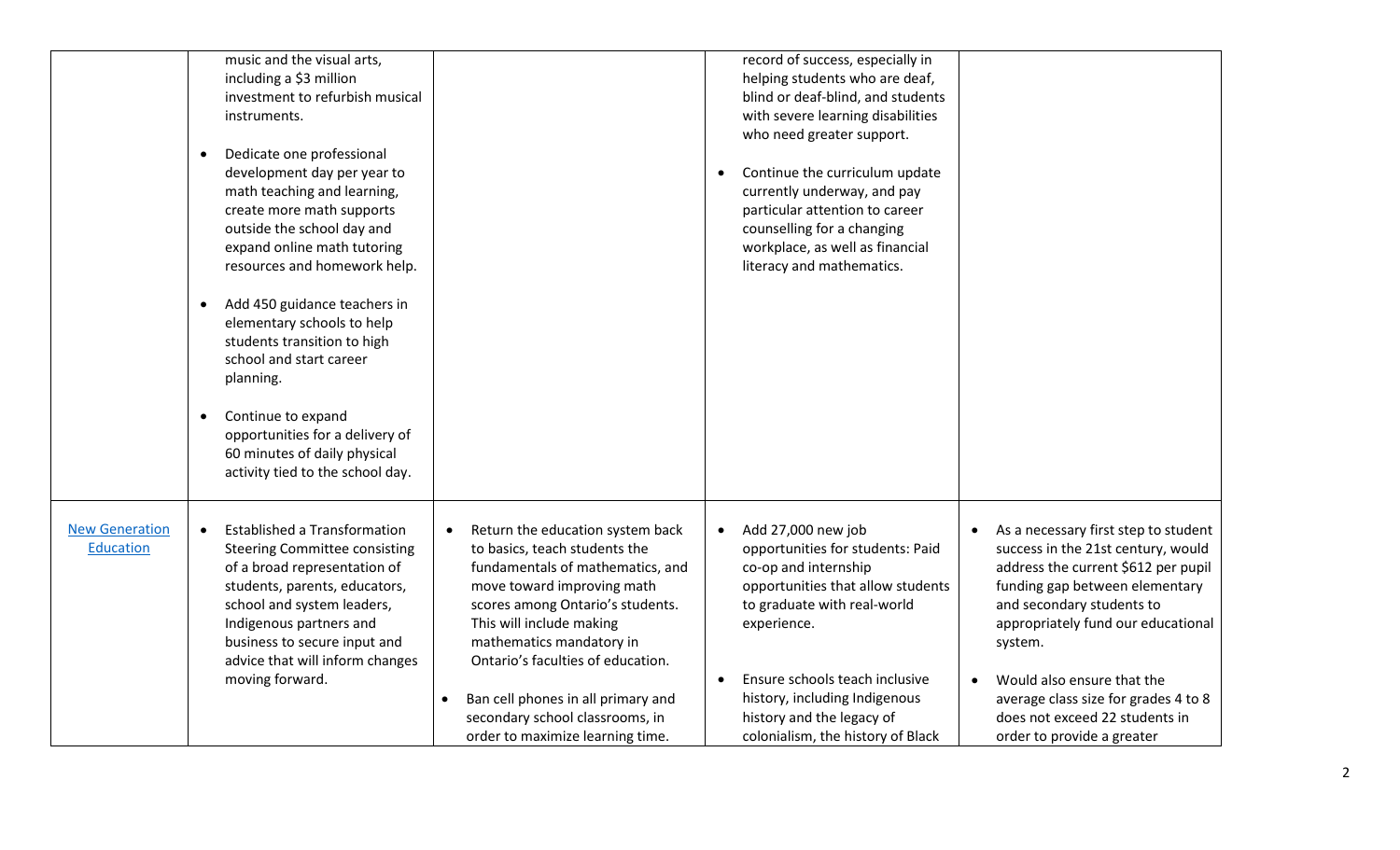|                                                                                                                           |                                                                                                                                                                                                                                                                                                                                                                             | Ontarians, our province's history<br>with the Underground Railroad,<br>and Caribbean and African<br>experiences.                                                                                                                                                                                           | opportunity for students to<br>achieve their learning potential.<br>Would build upon current<br>$\bullet$<br>programming and instructional<br>expertise in relation to the findings<br>of the Transformation Steering<br>Committee (established by the<br>Liberal government in 2017).                        |
|---------------------------------------------------------------------------------------------------------------------------|-----------------------------------------------------------------------------------------------------------------------------------------------------------------------------------------------------------------------------------------------------------------------------------------------------------------------------------------------------------------------------|------------------------------------------------------------------------------------------------------------------------------------------------------------------------------------------------------------------------------------------------------------------------------------------------------------|---------------------------------------------------------------------------------------------------------------------------------------------------------------------------------------------------------------------------------------------------------------------------------------------------------------|
| Advocating for the<br><b>Role of Trustees as</b><br>Members of the<br><b>Board and Building</b><br>Leadership<br>Capacity | Respects the critical role of<br>democratically elected local<br>school board trustees in<br>addressing the unique needs of<br>students in their communities.<br>Committed to supporting local<br>school board autonomy and<br>flexibility.<br>Increased the trustee honoraria<br>rate and will continue to review<br>the honoraria formula with our<br>partners next year. | Recognize the importance of<br>$\bullet$<br>democratically-elected school<br>trustees, who are close to their<br>communities.<br>Support school boards by first<br>$\bullet$<br>and foremost funding schools<br>properly.                                                                                  | Ensure that the funding matches<br>the needs and expectations of the<br>school boards and school board<br>trustees.                                                                                                                                                                                           |
| <b>Labour Relations</b>                                                                                                   | Continue to support and foster<br>$\bullet$<br>collaborative professionalism in<br>Ontario's education system,<br>which is central not only to<br>labour peace but to advancing<br>the vision of Achieving<br>Excellence.<br>Amended the School Boards<br><b>Collective Bargaining Act to</b>                                                                               | Fully support teachers' and<br>$\bullet$<br>education workers' right to<br>strike.<br>The only party that voted against<br>$\bullet$<br>Bill 115, which was found to<br>violate the Charter of Rights and<br>Freedoms by stripping Ontario<br>education workers of their right<br>to bargain collectively. | • Support a collective bargaining<br>process that gives teachers the<br>right to free and fair bargaining.<br>Was completely opposed to Bill<br>115, which was found to violate<br>the Charter of Rights and<br>Freedoms by stripping Ontario<br>education workers of their right to<br>bargain collectively. |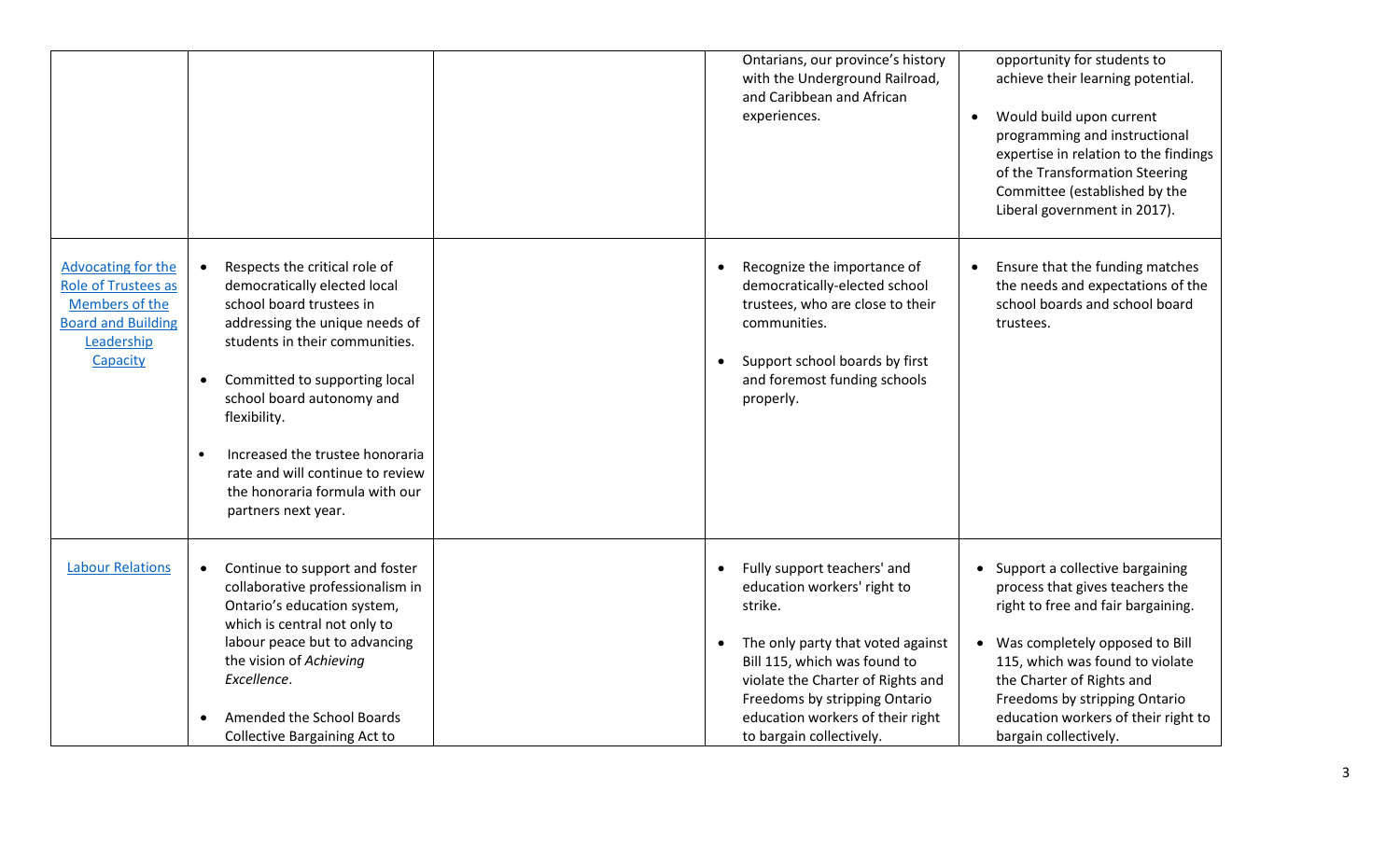|                                                                                                  | include 5 days' notice in the<br>event that a strike could impact<br>the school day.<br>Respects the importance of<br>collective bargaining and is<br>committed to ensure it is<br>carried out in good faith.                                                                                                                                                                                                                                                                                                                           | In the event of a labour dispute,<br>will ensure that all parties are<br>participating fully at the table<br>and bargaining in good faith, to<br>ensure labour peace is achieved<br>in a timely manner.                                                                                                                                                                                                                                                                                                          |                                                                                                                                                                                                                                                                                                                                |
|--------------------------------------------------------------------------------------------------|-----------------------------------------------------------------------------------------------------------------------------------------------------------------------------------------------------------------------------------------------------------------------------------------------------------------------------------------------------------------------------------------------------------------------------------------------------------------------------------------------------------------------------------------|------------------------------------------------------------------------------------------------------------------------------------------------------------------------------------------------------------------------------------------------------------------------------------------------------------------------------------------------------------------------------------------------------------------------------------------------------------------------------------------------------------------|--------------------------------------------------------------------------------------------------------------------------------------------------------------------------------------------------------------------------------------------------------------------------------------------------------------------------------|
| <b>Education Funding</b>                                                                         | By reviewing the funding<br>$\bullet$<br>formula each year through an<br>annual engagement with our<br>education partners, able to<br>make incremental changes.<br>Changed about 90% of the<br>$\bullet$<br>education funding formula since<br>2013 and are committed to<br>continuing to review the<br>formula to advance student<br>achievement, well-being and<br>equity.<br>Double funding to school<br>$\bullet$<br>boards for locally determined<br>well-being programs, such as<br>breakfast programs and bullying<br>prevention | Overhaul the education funding<br>formula starting with a<br>comprehensive public review<br>based on two key principles:<br>equity and quality.<br>A new funding formula will allow<br>us to curb class sizes and support<br>our most vulnerable students<br>and their teachers, an important<br>step in making classroom<br>environments safer and more<br>conducive to learning.<br>The new model will take into<br>account factors that affect rural<br>and remote schools, such as<br>school transportation. | Introduce legislation for a<br>comprehensive, evidence-<br>based review of the funding<br>and performance of Ontario's<br>elementary and secondary<br>education system every five<br>years, beginning immediately.<br>Unify publicly funded schools<br>into a single school system with<br>both English and French<br>schools. |
| <b>Advancing</b><br><b>Reconciliation: First</b><br>Nations, Métis and<br><b>Inuit Education</b> | Committed to supporting the<br>$\bullet$<br>well-being and achievement of<br>Indigenous learners and<br>increasing all students'<br>knowledge and understanding                                                                                                                                                                                                                                                                                                                                                                         | Ensure history education<br>includes the full story of<br>Indigenous peoples, the lasting<br>impacts of colonialism and                                                                                                                                                                                                                                                                                                                                                                                          | Supportive of the Indigenous<br>Education Strategy, which<br>provides \$66 million each year to<br>help school boards support<br>Indigenous students and requires                                                                                                                                                              |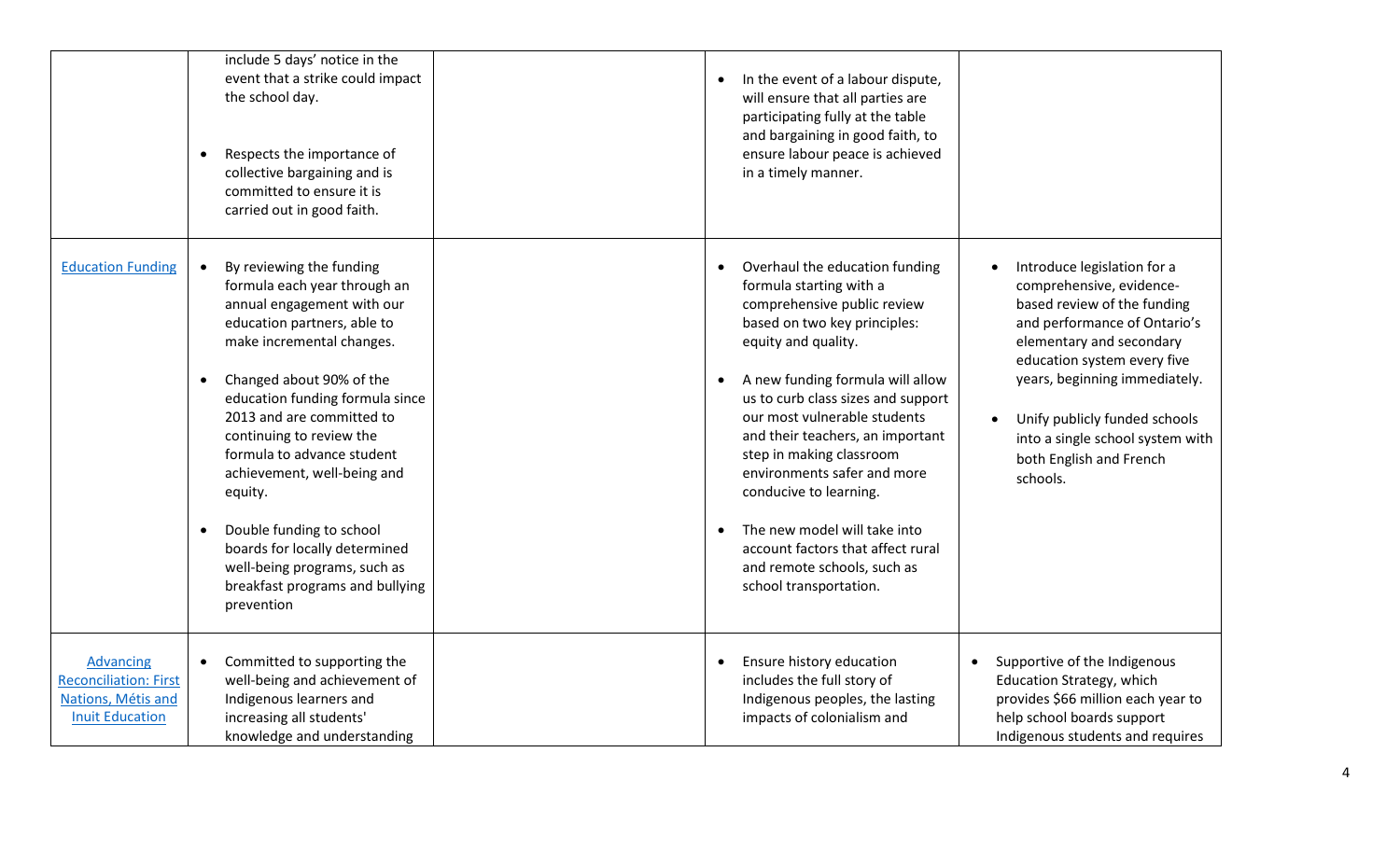|                        | of First Nation, Métis and Inuit<br>histories, cultures, contributions<br>and perspectives. Created the<br>first ever Indigenous Education<br>Strategy and now provides over<br>\$66 million each year in<br>dedicated funding to help<br>school boards support<br>Indigenous students. Every<br>school board is now required to<br>have an Indigenous Education<br>Lead and an Indigenous<br><b>Education Advisory Council.</b><br>Invested \$10 million in the<br>$\bullet$<br>revitalization of indigenous<br>languages, and are supporting<br>Indigenous Institutes with \$56<br>million in funding over three<br>years.<br>Implement a revised curriculum<br>$\bullet$<br>in September 2018 for all<br>students that reflects the<br>contributions, cultures and<br>perspectives of Indigenous<br>peoples, including the role of<br>treaties and the history of<br>residential schools. |                                                                                                       | residential schools, and the need<br>for reconciliation.<br>Committed to working with First<br>$\bullet$<br>Nations and cultural community<br>leaders, experts and advocates to<br>identify the supports racialized<br>and Indigenous children need to<br>succeed and thrive.<br>Make a \$209 million investment<br>in the First Nations Health Action<br>Plan that would include<br>expanded youth programs, crisis<br>support, trauma response teams,<br>and suicide-prevention training.<br>Ensure that history education<br>includes the full, rich story of<br>Indigenous peoples, the lasting<br>impacts of colonialism and<br>residential schools, and the need<br>for reconciliation. | every school board to have an<br>Indigenous Education Lead.<br>Continue to provide professional<br>$\bullet$<br>learning for our educators based<br>on the recently released<br><b>Strengthening Our Learning</b><br>Journey report, which is the third<br>progress report on the<br>implementation of the Ontario<br>First Nation, Métis, and Inuit<br><b>Education Policy Framework</b><br>(2007). |
|------------------------|----------------------------------------------------------------------------------------------------------------------------------------------------------------------------------------------------------------------------------------------------------------------------------------------------------------------------------------------------------------------------------------------------------------------------------------------------------------------------------------------------------------------------------------------------------------------------------------------------------------------------------------------------------------------------------------------------------------------------------------------------------------------------------------------------------------------------------------------------------------------------------------------|-------------------------------------------------------------------------------------------------------|-----------------------------------------------------------------------------------------------------------------------------------------------------------------------------------------------------------------------------------------------------------------------------------------------------------------------------------------------------------------------------------------------------------------------------------------------------------------------------------------------------------------------------------------------------------------------------------------------------------------------------------------------------------------------------------------------|------------------------------------------------------------------------------------------------------------------------------------------------------------------------------------------------------------------------------------------------------------------------------------------------------------------------------------------------------------------------------------------------------|
| <b>Other Issues in</b> |                                                                                                                                                                                                                                                                                                                                                                                                                                                                                                                                                                                                                                                                                                                                                                                                                                                                                              |                                                                                                       |                                                                                                                                                                                                                                                                                                                                                                                                                                                                                                                                                                                                                                                                                               |                                                                                                                                                                                                                                                                                                                                                                                                      |
| <b>Education</b>       |                                                                                                                                                                                                                                                                                                                                                                                                                                                                                                                                                                                                                                                                                                                                                                                                                                                                                              |                                                                                                       |                                                                                                                                                                                                                                                                                                                                                                                                                                                                                                                                                                                                                                                                                               |                                                                                                                                                                                                                                                                                                                                                                                                      |
| <b>School Closures</b> | In April 2018 the Ministry of<br>$\bullet$<br>Education released a revised<br><b>Accommodation Review</b><br>Guideline (PARG).                                                                                                                                                                                                                                                                                                                                                                                                                                                                                                                                                                                                                                                                                                                                                               | Uphold moratorium on school<br>$\bullet$<br>closures until the closure review<br>process is reformed. | Moratorium on school closings:<br>$\bullet$<br>work with local boards to<br>continue to develop schools as<br>community hubs where everyone                                                                                                                                                                                                                                                                                                                                                                                                                                                                                                                                                   |                                                                                                                                                                                                                                                                                                                                                                                                      |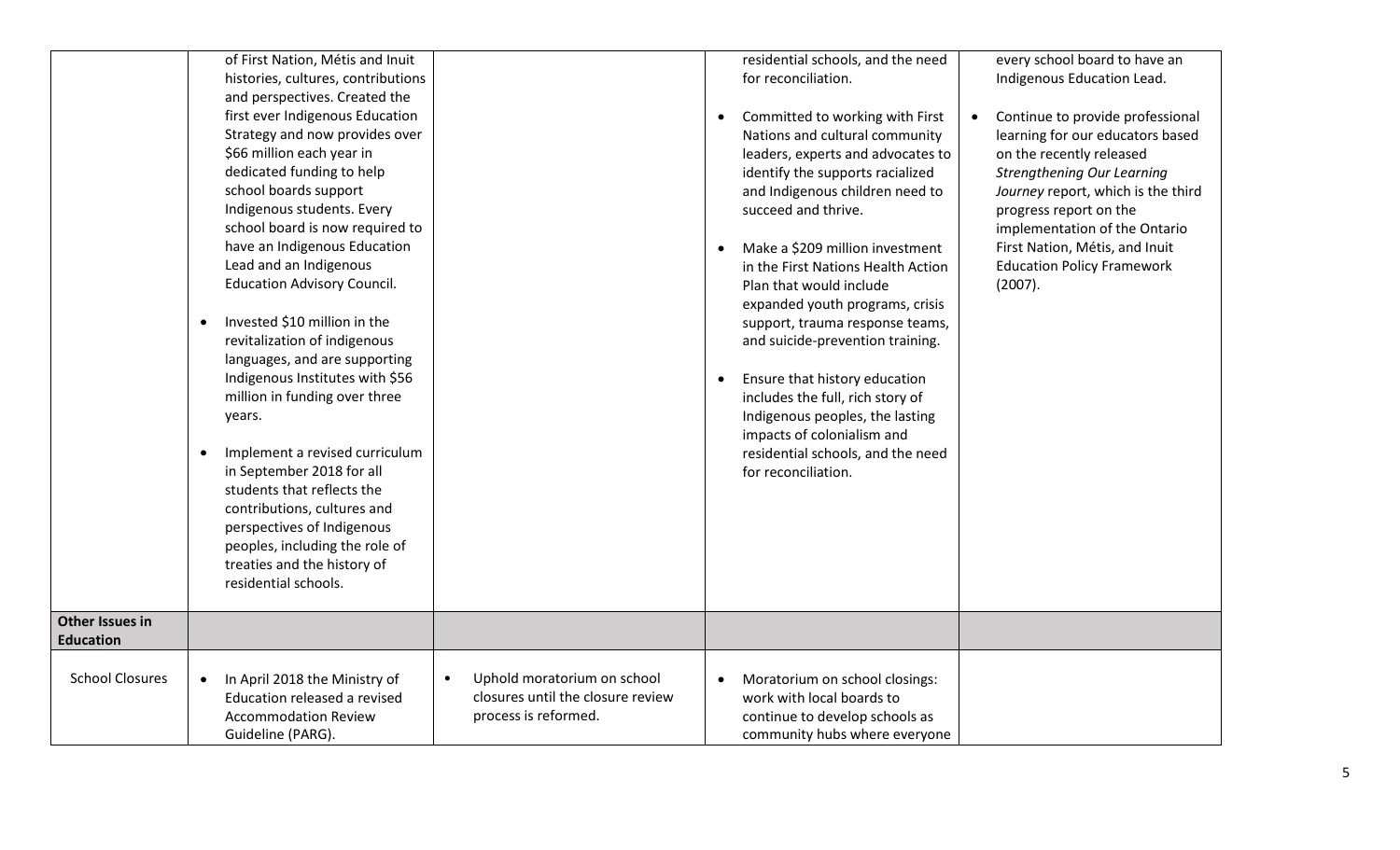|                             |                                                                                                                                                                                                                                                                                                                                                                                                                                                                                                                                                                                                                                                                                                                                     |                                                                                                                                                                      | can access great public<br>programming and use these<br>facilities.                                                                                                                                                                                               |                                                                                                                                                                                                           |
|-----------------------------|-------------------------------------------------------------------------------------------------------------------------------------------------------------------------------------------------------------------------------------------------------------------------------------------------------------------------------------------------------------------------------------------------------------------------------------------------------------------------------------------------------------------------------------------------------------------------------------------------------------------------------------------------------------------------------------------------------------------------------------|----------------------------------------------------------------------------------------------------------------------------------------------------------------------|-------------------------------------------------------------------------------------------------------------------------------------------------------------------------------------------------------------------------------------------------------------------|-----------------------------------------------------------------------------------------------------------------------------------------------------------------------------------------------------------|
| Standardized<br>Testing     | On April 24, 2018, The Ministry<br>$\bullet$<br>of Education released Ontario:<br>A Learning Province. This report<br>in the summation of the<br>government's commissioned<br>review of student assessment<br>and reporting led by Dr. Carol<br>Campbell. The report has two<br>sections:<br>o Classroom Assessment:<br>The government will<br>proceed with the 18<br>recommendations and<br>work with the<br><b>Transformation Steering</b><br>Committee to develop<br>an implementation plan.<br>Large Scale Assessment:<br>$\circ$<br>There was no clear<br>consensus and further<br>sector engagement will<br>take place. Until that<br>time, EQAO will<br>continue, status quo,<br>with no break in<br>delivering assessments. | Reform the current EQAO testing<br>$\bullet$<br>model, and instead introduce a<br>standardized testing model that<br>more directly tests fundamental<br>math skills. | End EQAO tests. Savings will be<br>$\bullet$<br>reinvested in classrooms.<br>Working collaboratively with<br>educators, the party would<br>determine how random sampling<br>could support spotting early<br>trends and deciding where to<br>focus on improvement. | Over the past decade, have been<br>the only party to annually call for<br>the end of EQAO in favour of<br>utilizing its \$30 million annual<br>budget to hire over 1000<br><b>Educational Assistants.</b> |
| Early Years / Child<br>Care | Free licensed child care for pre-<br>$\bullet$<br>school children (age 2 1/2 to<br>kindergarten) starting in 2020.                                                                                                                                                                                                                                                                                                                                                                                                                                                                                                                                                                                                                  | Cover up to \$6,750 per child under<br>$\bullet$<br>the age of 15 and estimate it will<br>cost the government \$389 million<br>annually.                             | Free child care at public daycare<br>$\bullet$<br>centres for families earning<br>\$40,000 annually or less as well<br>as \$12-per-day child care for                                                                                                             |                                                                                                                                                                                                           |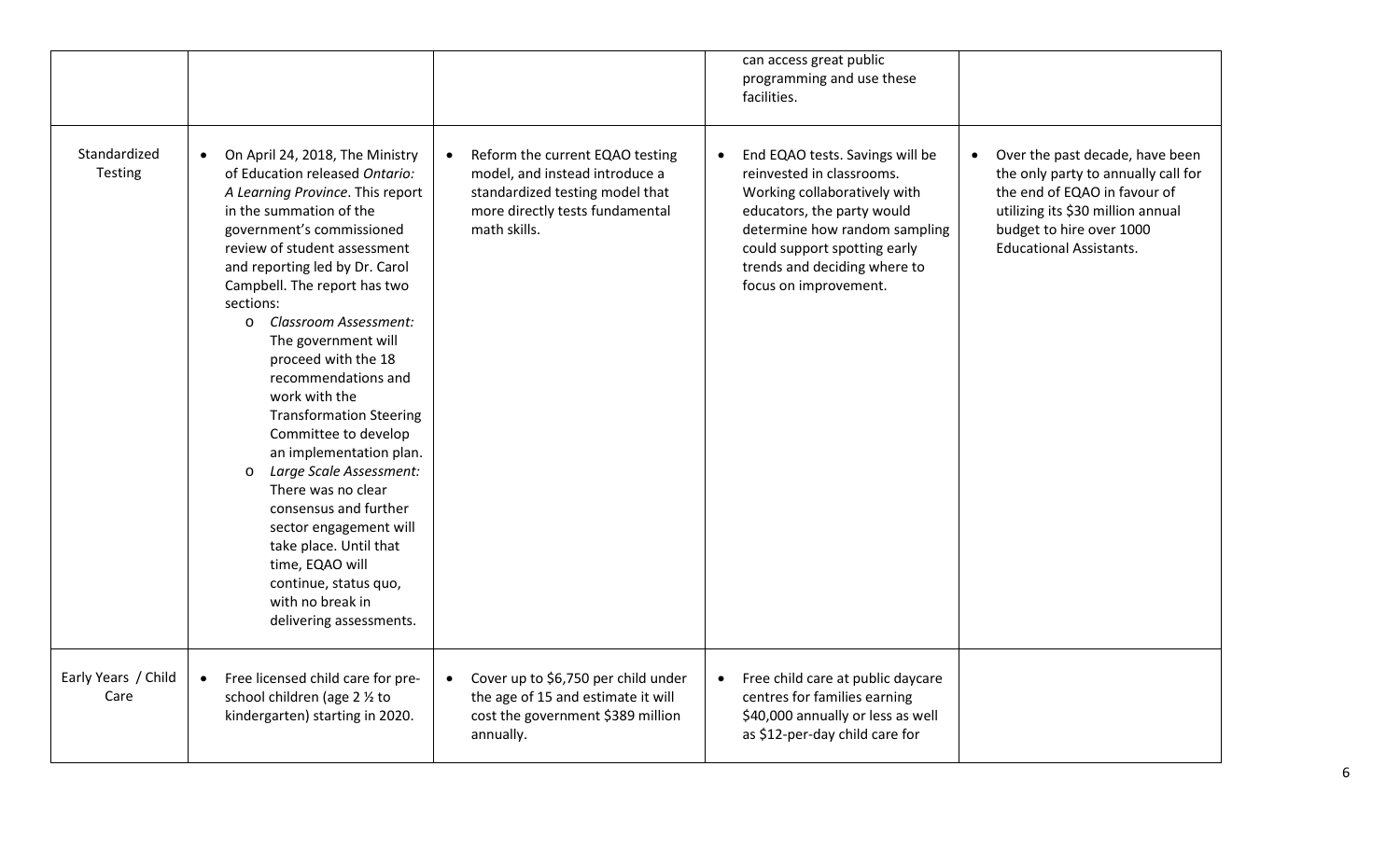|         |                                                                                                                                                                                                                                                                                                                                                                                                                                                                                                                                                                                                                                                       | Respect parents by leaving to them<br>$\bullet$<br>the choice of what kind of child care<br>is best for their kids. | other low- and middle-income<br>families.<br>Increase by 50 per cent the<br>$\bullet$<br>number of child-care places<br>Cap kindergarten classrooms at<br>$\bullet$<br>26 children and end<br>Kindergarten/Grade 1 split<br>classrooms.               |                                                                                                                    |
|---------|-------------------------------------------------------------------------------------------------------------------------------------------------------------------------------------------------------------------------------------------------------------------------------------------------------------------------------------------------------------------------------------------------------------------------------------------------------------------------------------------------------------------------------------------------------------------------------------------------------------------------------------------------------|---------------------------------------------------------------------------------------------------------------------|-------------------------------------------------------------------------------------------------------------------------------------------------------------------------------------------------------------------------------------------------------|--------------------------------------------------------------------------------------------------------------------|
| Capital | \$784 million investment to<br>$\bullet$<br>build 39 schools and renovate<br>40 existing schools across the<br>province.<br>Launching a new engagement<br>$\bullet$<br>focused on the challenges<br>facing education planning in<br>urban areas this fall, which will<br>include:<br><b>Urban Student</b><br>$\circ$<br>Accommodation<br>Engagement: focusing<br>on supports for pupil<br>accommodation in urban<br>areas experiencing rapid<br>population<br>intensification and will<br>include Education<br>Development Charges.<br><b>Land Priorities</b><br>$\circ$<br>Enhancement: the<br>government will increase<br>funding from \$60 million |                                                                                                                     | A 10-year capital plan will invest<br>$\bullet$<br>\$16-billion to address the repair<br>backlog in Ontario's schools.<br>Change the rules around<br>$\bullet$<br><b>Education Development Charges</b><br>so they can be used to fund new<br>schools. | Commit to a 10-year investment<br>to eliminate the \$15 billion<br>deferred maintenance backlog in<br>our schools. |